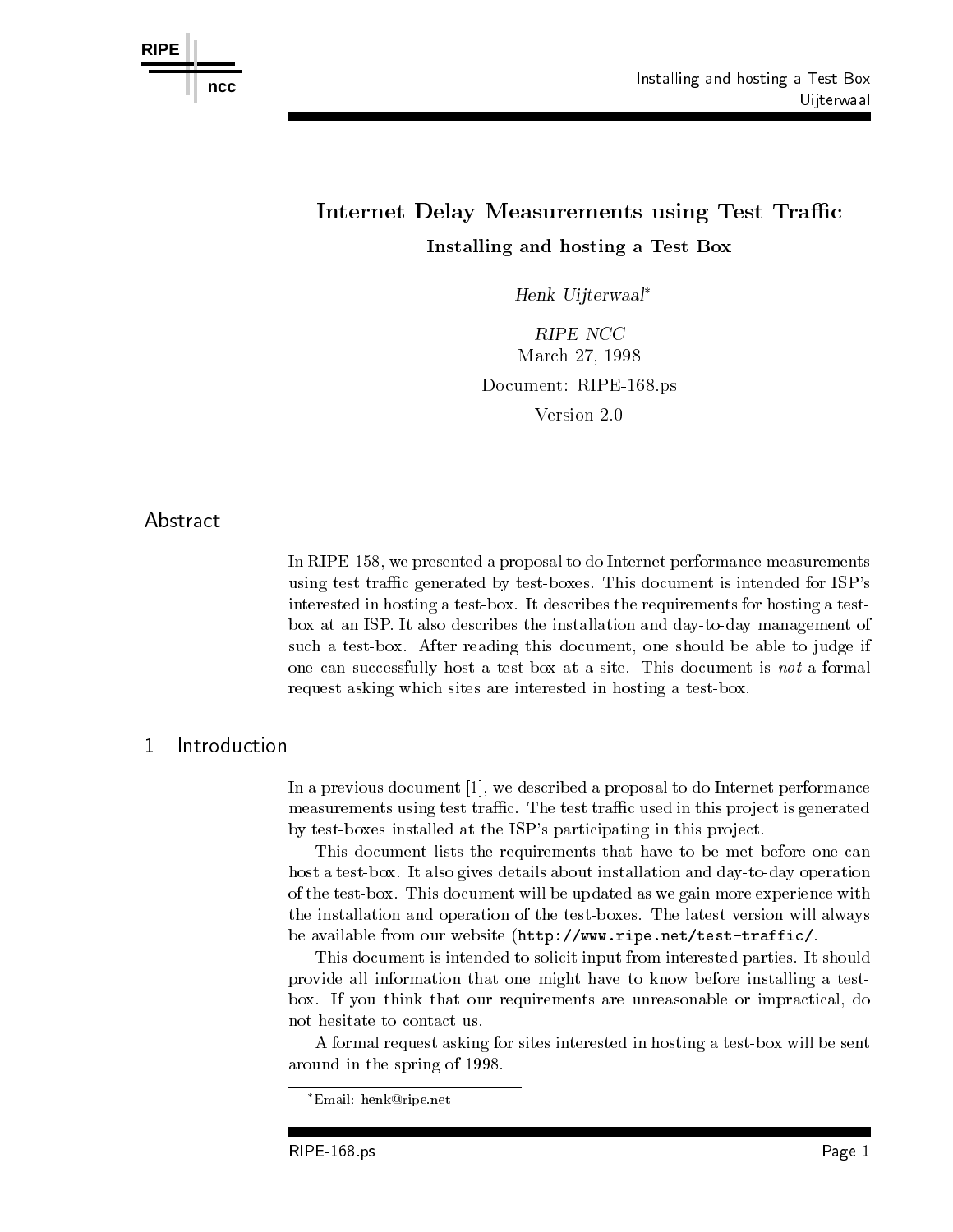### $\overline{2}$ Requirements for hosting a Test Box

This section discusses the requirements for hosting a test-box. Please read this section and make sure that you can meet all requirements, before applying to host a test box An application sheet can be found online that the found online  $\mathcal{N}$  and  $\mathcal{N}$  are found online to the found online that the found online that the found online that the found online that the found onl nettest traffichosttesttraffichosttesten en die stelle meet all requirements meet all requirements of the stat but still want to host a test-box, or want to discuss your specific situation before applying to host a test-box, do not hesitate to contact us.

### Rack space

The RIPE-NCC test-boxes consists of a  $19"$  wide crate. The crate is 4 u (approximately 20 cm) high. It is recommended to mount the crate in a standard 19" rack in a computer room or the like, though the crate can be located anywhere where one would consider installing a networked PC. However, one has to keep in mind that the test-boxes have to be connected to an external antenna, see section 2.2.

The operating system of the machine is FreeBSD. The security issues related to the installation of a test-box will be discussed in a separate document  $[2]$ .

The test-box has to be connected to a 110 or  $220$  V power supply and the local network using 10base T Ethernet. We will supply a power cable with a plug for a standard European grounded V socket In some places the UK, for example) you may have to replace this plug with one that fits into your sockets

# 2.2 Antenna

The test-boxes have to be connected to a GPS antenna. The antenna has to be mounted outside with <sup>a</sup> clear view of of about half the sky see gure  $\sim 160^{\circ}$ , elevation  $\sim 50^{\circ}$ ). If there are local obstructions, try to find a location such that the antenna has a clear view to the south

Our experience with placing antennas sofar shows that an antenna sitting on the inside of a window will often work but that putting the antenna just outside the window is generally a major improvement on the reception conditions The antenna will not work inside buildings made of reinforced concrete or near window-frames made of metal. High buildings in the neighborhood of the antenna may have a negative impact on the reception conditions Finally our experience shows that the reception conditions often improve by moving the antenna around by a couple of meters. Therefore, if you have to pull cables in advance please make them a bit longer than absolutely necessary

We will support two mounting options see 
gure 

- a direct mount and direct choices and direct choices are an antenna default choice and a set of the choice of
- A magnetic mount antenna

A post-mounting bracket can be ordered. Please indicate on the application sheet if you need such a bracket. Figure 2 shows two other mounting options.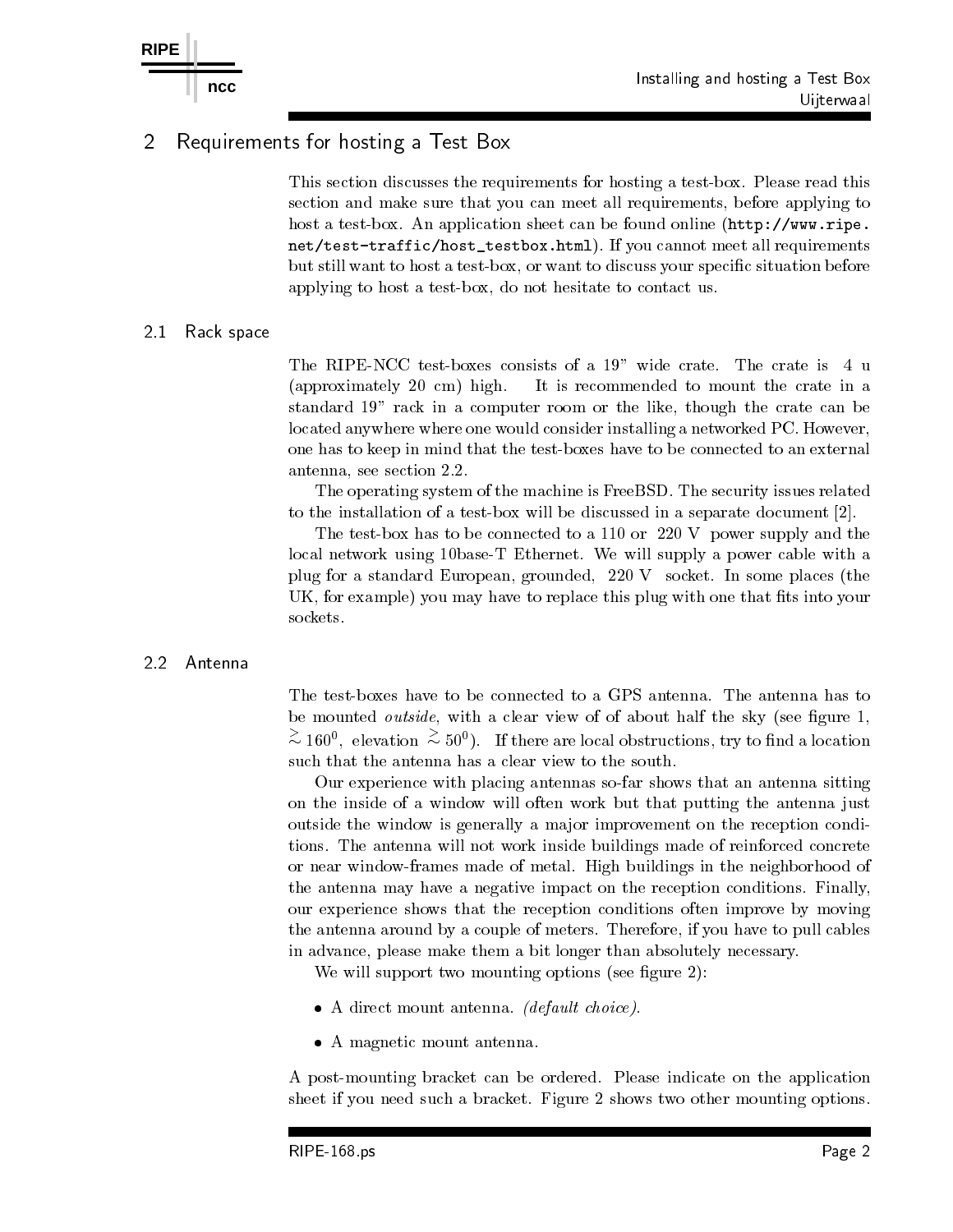

Figure Placing the antenna on a building- The best choice is somewhere in the dark grey area the second choice is somewhere in the light grey area- The white area is a third choice.

However support from the manufacturer Motorola for these option is or will be discontinued soon. We will therefore not offer these options for our testboxes.

Motorola will replace its line of antennas with new models soon We have already bought the antennas for the first series of test-boxes so their antennas will be identical to the ones on the drawing, for next series of test-boxes, the antennas will be slightly smaller, but the mounting options will be the same. The antenna has to be mounted roughly horizontally

the maximum cable length to the antenna is about you and the called stress is about  $\sim$ purposes, the length of the antenna cable has to be known. Therefore, before installing any antenna cables, measure their length.

### 2.3 Network topology

As discussed in a previous document  $\begin{bmatrix} 1 \end{bmatrix}$ , the test-boxes should connected 0 hops away from a border router, or, if that is not feasible, as close to the border router as possible. On the information sheet, please provide a short description or drawing of your local network situation

In the same document, we discussed also discussed the case where an ISP has more border routers. If this applies to you, please provide a list of possible locations. We will then discuss the preferred location of the test-box with you, taking into account the location and connectivity to test-boxes at other ISP's.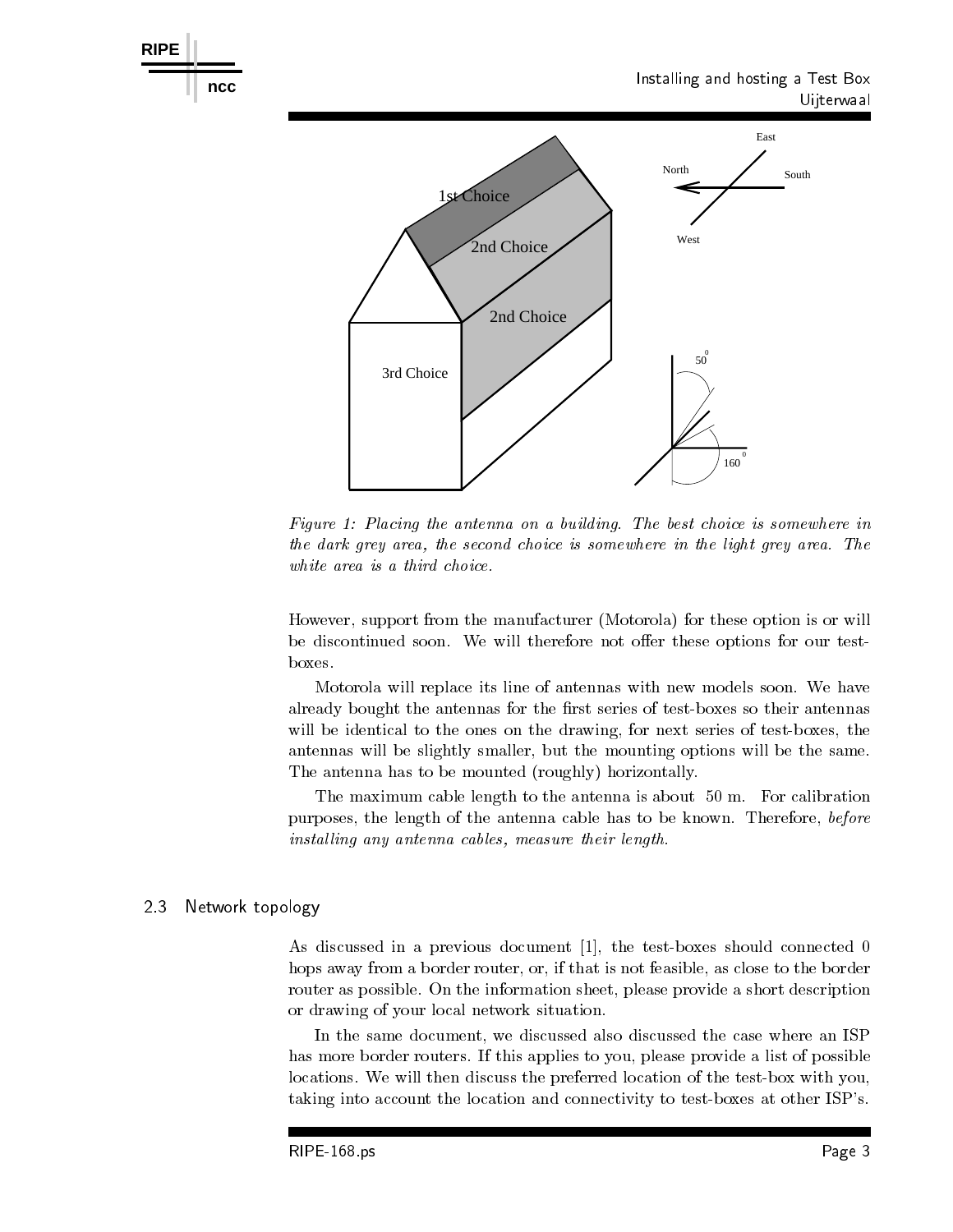



Figure Mounting options for the GPS antenna- We wil l support the magnetic mount and direct-mount options (first and third option from the left).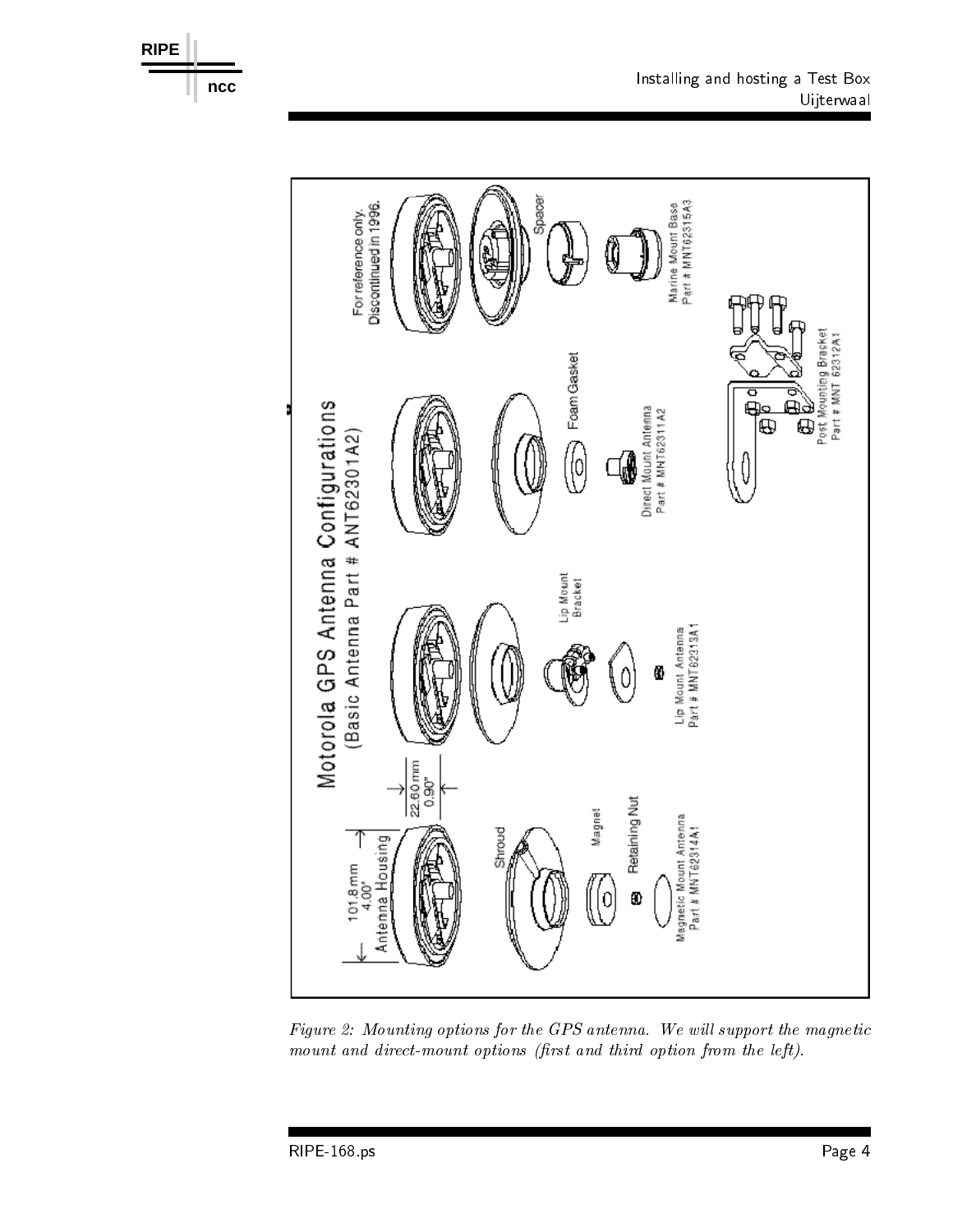#### $2.4$ Local Contact

**RIPE**

Although we plan to control the test-boxes from a central point with no operators or service required at the local sites we do expect that each site that hosts a testbox appoints a local contact This contact should take care of things that cannot be done remotely, such as rebooting the machine or copy information from the console in case of network or hardware problems. The local contact, obviously has to be reachable by phone or email

In an ideal situation, the contact would be reachable  $24$  hours a day, 7 days a week and could take could take could take compared the phone of our emails in  $\mu$ This could be the case at, for example, a place with operators around on a  $24/7$ basis. However, we do not think that there are many places where this ideal situation will exist.

The minimum requirement for the local contact would be that he is reach able during oceans for the former open, continuity is formingly the specific forming the continuity of the cont idays), is able to respond to our requests within a day and can appoint a replacement during holidays and the like

In the latter case, if a test-box causes trouble outside the hours where the local contact is reachable, it will removed from the measurement network until the problems can be solved

There several possible intermediate steps between the minimum require ments and the ideal situation possible. In general, the shorter the time between a request from our side and an action from the local contact, will increase fraction is time that the measurement is active in the measurement  $\mathcal{A}$  , and  $\mathcal{A}$  and  $\mathcal{A}$ the duty-cycle, the more that can be derived from the data.

### 25 Console

The test-boxes do not have and, for normal operation, do not need a console. They will be delivered with the correct IP and Gateway numbers pre-configured and, when powered up, automatically connect to the network assuming that real configuration is the same as the one described on the information sheet.

However, for trouble-shooting it is useful if you can provide a standard PC monitor and keyboard that can be connected to the test-box for trouble shooting. That way, it might be possible to solve problems while the test-box is at your site. If no console is available, then the only solution will be to send the test-box back for repair.

#### **DNS** Issues 2.6

The hosting organization should provide an IP number and name for this box following your normal numbering scheme The name will be aliased to a name of the form:

ttXYZU.ripe.net

where  $XYZU$  is a number ranging from  $0001$  to 9999.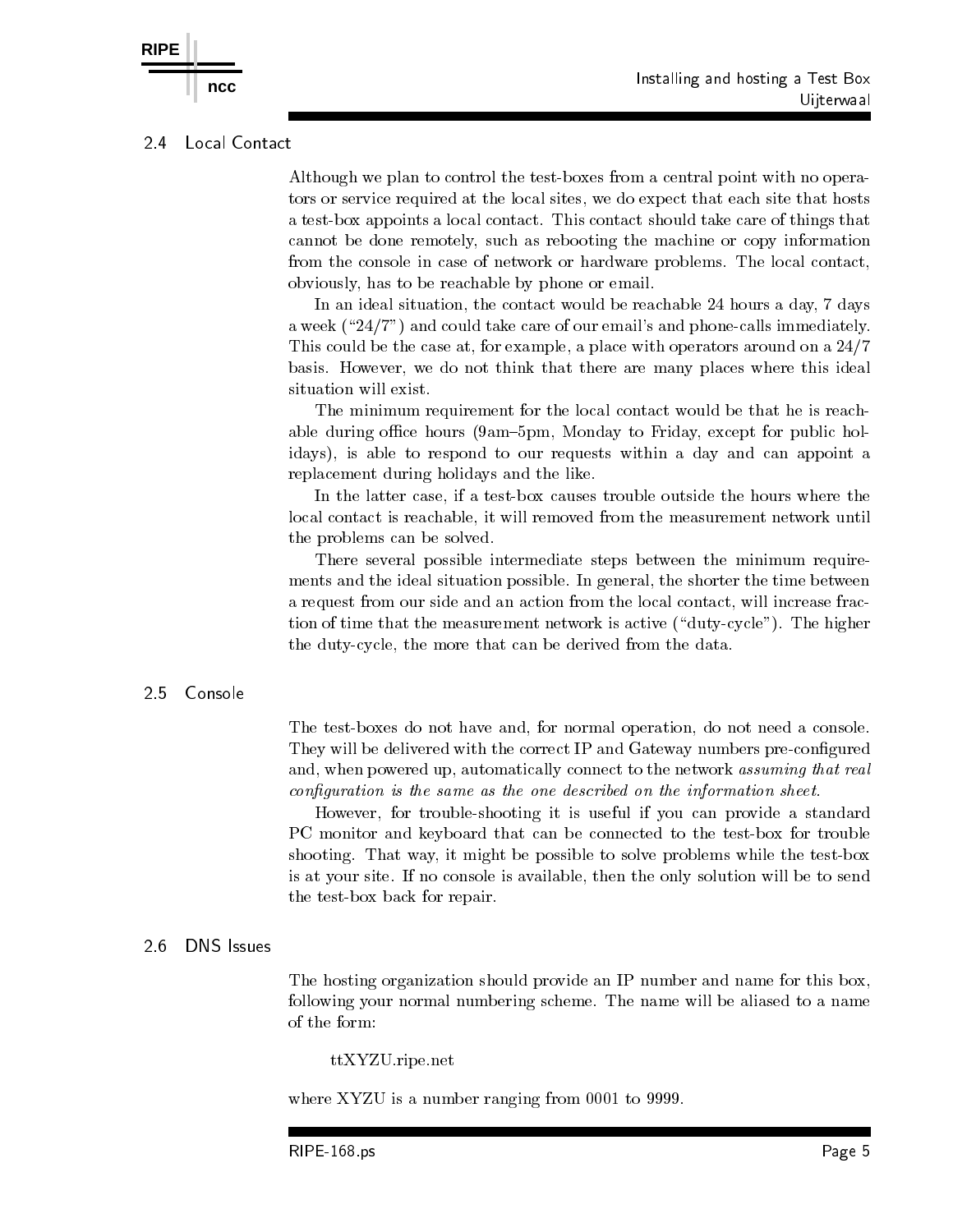The mapping of names to IP numbers will be set up in the the RIPE name server.

The host should set up the in-addr mapping shortly after the domain name is known. In order to configure the test-boxes, the host should also provide the IP address of at least one topologically nearby *resolving* name-server.

### 2.7 Routing Issues

The test-boxes are set up to listen to the RIP and IRDP protocols. If those protocols are not available on the local net, then the address of a static gateway should be provided

#### 28 Disclosure of data

In section 4.1 of  $\vert 1 \vert$ , the disclosure of data was discussed.

We realize that this is a delicate matter and that all sites hosting a test-box should agree on the policy in order to make the project a success. We therefor  $p \rightarrow \infty$  . The planet is  $p \rightarrow \infty$  and  $p \rightarrow \infty$  and  $p \rightarrow \infty$  and  $p \rightarrow \infty$  and  $p \rightarrow \infty$ regarding data-disclosure can be discussed.

We will then write a data-disclosure policy based on the outcome of the discussions at this BoF and ask for comments from the sites that have installed or applied for a test-box before the RIPE-30 meeting. It is our goal to write a data-disclosure policy that is acceptable to all participants in the project.

Until this data-disclosure policy is in place, sites hosting a test-box will get access to the data from the test-box at their site but they agree not to publish any results outside their own organization or the relevant RIPE working groups The how one can obtain a copy of the data as well as format of the data will ripe-bested on our website  $\rho$  . The strategies of the strategies of  $\rho$ 

After the data-disclosure policy is in place, new requests for hosting testboxes will only be granted if the new site agrees with the data-disclosure policy.

It is clear that, as the project moves along, the data-disclosure policy might have to be changed. Any changes in the policy will be discussed with the participating ISP's before they are being implemented. The new data-disclosure policy will only apply to data taken after the change in the policy

# 29 Form

If you meet all the requirements please let us know by lling out the ap plication sheet This sheet can be found on the found of the found only the sheet  $\mathcal{C}_1$ testtraffichosttestbox-html

Again, if you cannot meet all requirements or want to discuss your specific situation first, please do not hesitate to contact us.

### 3 First installation

This section describes the first installation of a test-box. Figure 3 shows a drawing of a test-box that should help you to locate the various connectors on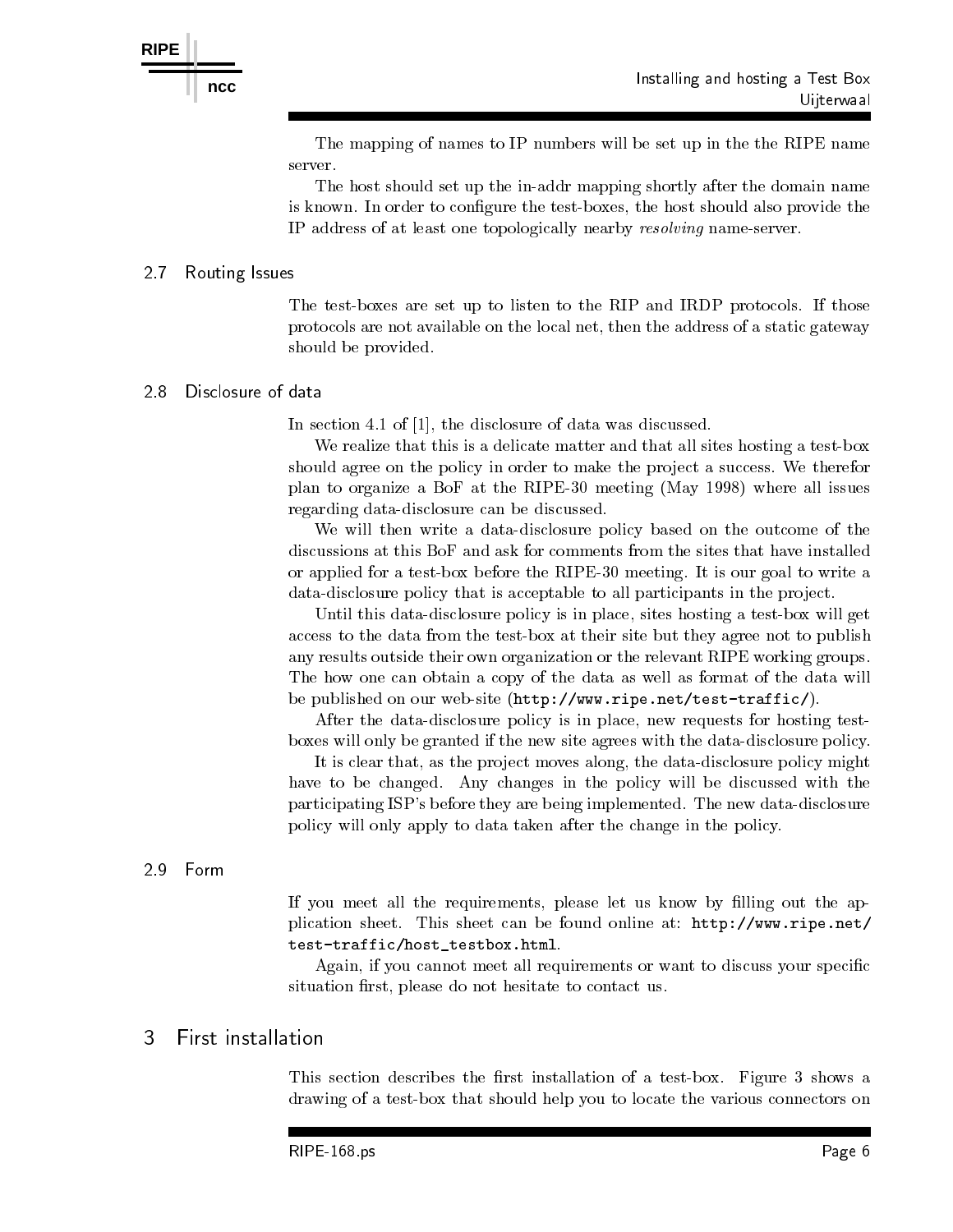

Figure  $\mathcal{S}: A$  test-box.

the test-box. The connectors will be labelled.

This section will, as we get more experience with the installation of our test-boxes, be updated. Before you begin with the installation, please visit ripe- website the strategies and download the latest and download the latest contract of the latest contract o version of this document

#### Installation  $3.1$

### -- Installing the hardware

When the test-box arrives check it for obvious shipment damage before mounting it into a rack. If the test-box has been damaged, notify the delivery company as well as the RIPE-NCC. Depending on the nature of the problem, we will then decide how to proceed. Do not switch on a damaged test-box.

On the back of the test-box, you will find a grey flat-cable with a DB9connector. This cable has to be connected to the left DB9-connector on the back of the machine. If the cable has been disconnected during shipping, please put it back in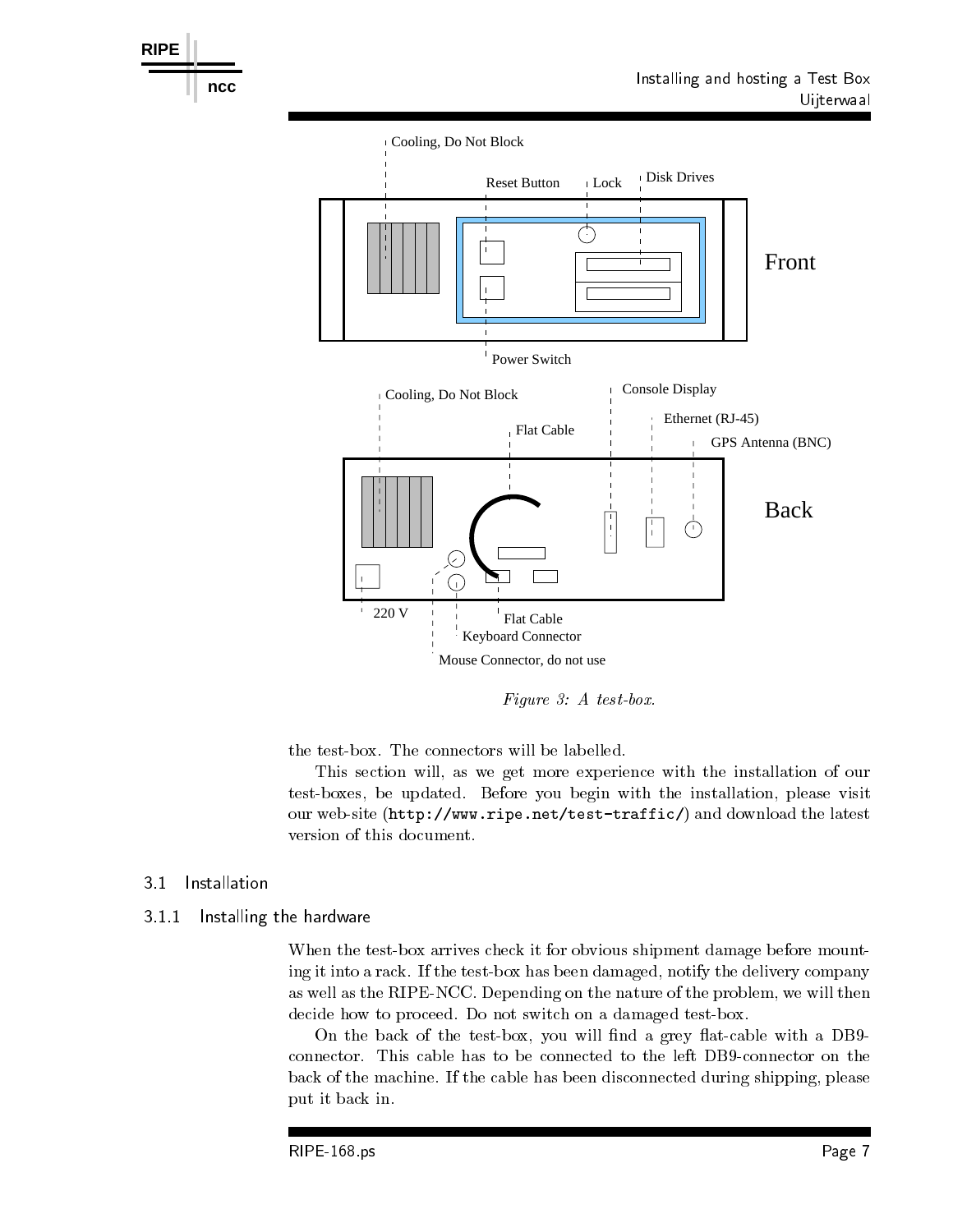**RIPE**

The antenna has to be mounted outside. Details depend on the mounting option selected If necessary one can open the antenna and unplug the cable by removing the black, plastic, nut on the bottom of the antenna.

The antenna cable calculation of  $\mathcal{L}$ BNC plugs up to - m However for calibration purposes we have to know the length of the antenna cable with an accuracy of about  $1 \text{ m}$ , so please measure the length of the cables before installing them. It might be necessary to move the antenna a bit in order to optimize reception so do not cut any cables or fix the antenna in a permanent position yet. The antenna cable has to be connected to the BNC plug on the back of the crate  $\mathbf{q}$  and  $\mathbf{q}$ 

Then connect the testbox to Ethernet using the RJ- connector on the back. If your site uses BNC connectors for the local Ethernet, get an adapter. Do not use the BNC connector on the back to connect the box to the local *Ethernet*, this may seriously damage your routers as well as the test-box.

Finally, connect the test-box to  $110$  or  $220$  V. The power-supply will recognize the voltage automatically. A power cord is included, you may, however, have to replace the plug.

#### 3 1 2 Booting the test box

Now switch on the test-box. A console monitor can optionally be attached to the test-box to monitor the boot process but this is not necessary. The test-box will boot automatically.

There is no need for the local contact to configure the test-box, as the testbox will be pre-configured at the RIPE-NCC before it is sent to you. Also, system maintenance and further configuration will be done from the RIPE-NCC

When the testbox is running approximately minutes after it has been switched on, or when a login prompt appears on the screen), check if it is visible from your local network by pinging it at the pre-configured address. If it doesn't respond, first check the green status LED on the Ethernet card. If it is off, check your cables, reboot the machine and ping it again. If the LED is on, attach a console monitor, reboot the machine and write down any errors that appear. After that, please contact us and we will try to solve the problem.

Now wait for at least 30 minutes for the GPS clock to scan the sky for satellites and to get an accurate signal. If you have the NTP-software  $\lbrack 3 \rbrack$  installed on your local machines, you can check if the antenna signals are sufficient using the sequence of commands shown in figure 4.

If  $0100$  bit of the status word is NOT on, please contact us. The most likely explanation is that the antenna does not have a clear view of the sky or that the signal is too weak We can check this remotely If the problem is indeed caused by the positioning of the antenna, we will ask you to find another position while we are monitoring the antenna signals. You can also try to move the antenna and see if the conditions improve before contacting us. Note, however, that it can take up to  $\mathbf r$  take up to  $\mathbf r$  and  $\mathbf r$  and  $\mathbf r$  in antenna position in antenna position in antenna position in antenna position in antenna position in antenna position in antenna position in antenna position the status word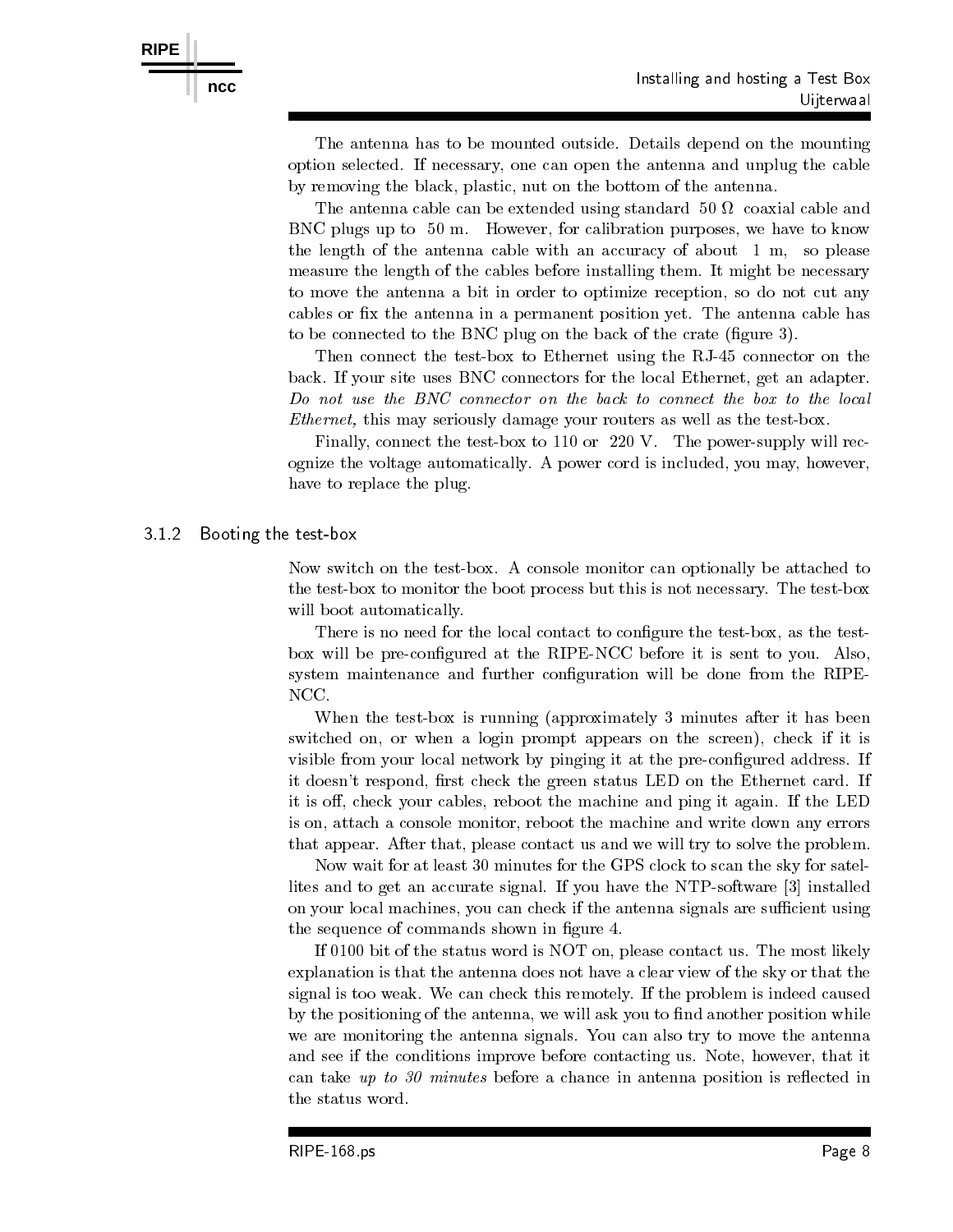```
Unix$ xntpdc
xntpdc> host <name_of_your_testbox>
current host set to <name_of_your_testbox>
xntpdc> kern
pll offset 	
                               127 us
pll frequency:
                                    p = p is a particle of p = p . The second contract of p = p is the second contract of p = p is the second contract of p = p is the second contract of p = p is the second contract of p = p is the second contract of p = p i
maximum error:
                               10496 us
estimated error 
                               768 us
status 
                               0107
pll time constant:
                               \overline{4}precision: 1 us
frequency tolerance: 512 ppm
pps frequency:
                               -0.625 ppm
pps stability:
                               0.099 ppm
pps jitter: 1 us
calibration interval: 16 s
calibration cycles 
jitter exceeded: 13374
stability exceeded: 8
xntpdc> exit
```
Figure 4: Testing the reception conditions for the GPS receiver.

If there are no further problems, simply confirm the installation by sending and the length of the length of the length of the antenna cable in the antenna cable in the antenna cable in the antenna cable in the antenna cable in the antenna cable in the cable in the cable in the cable in the cable i this email

# - The nal steps

**RIPE**

When the optimal antenna position has been found, we suggest that you fix the antenna at this position. The easiest way to do this is with cellotape. Alternatively you can unscrew the base of the antenna drill a hole and then put the antenna back together. If you have to unplug the antenna cables for this, please inform us in advance.

The front panel of the test-box can be locked. After you have powered up the test-box, we suggest that you lock the front panel, remove the key from the lock and put the key in a safe place away from the test-box. This will make it harder, though by no means impossible, to tamper with the test-box.

### 3.2 Troubleshooting

We will, as we get more experience with the installation of our test-boxes, put a list with questions and problems, as well as their solution, related to the installation of test-boxes on our web page.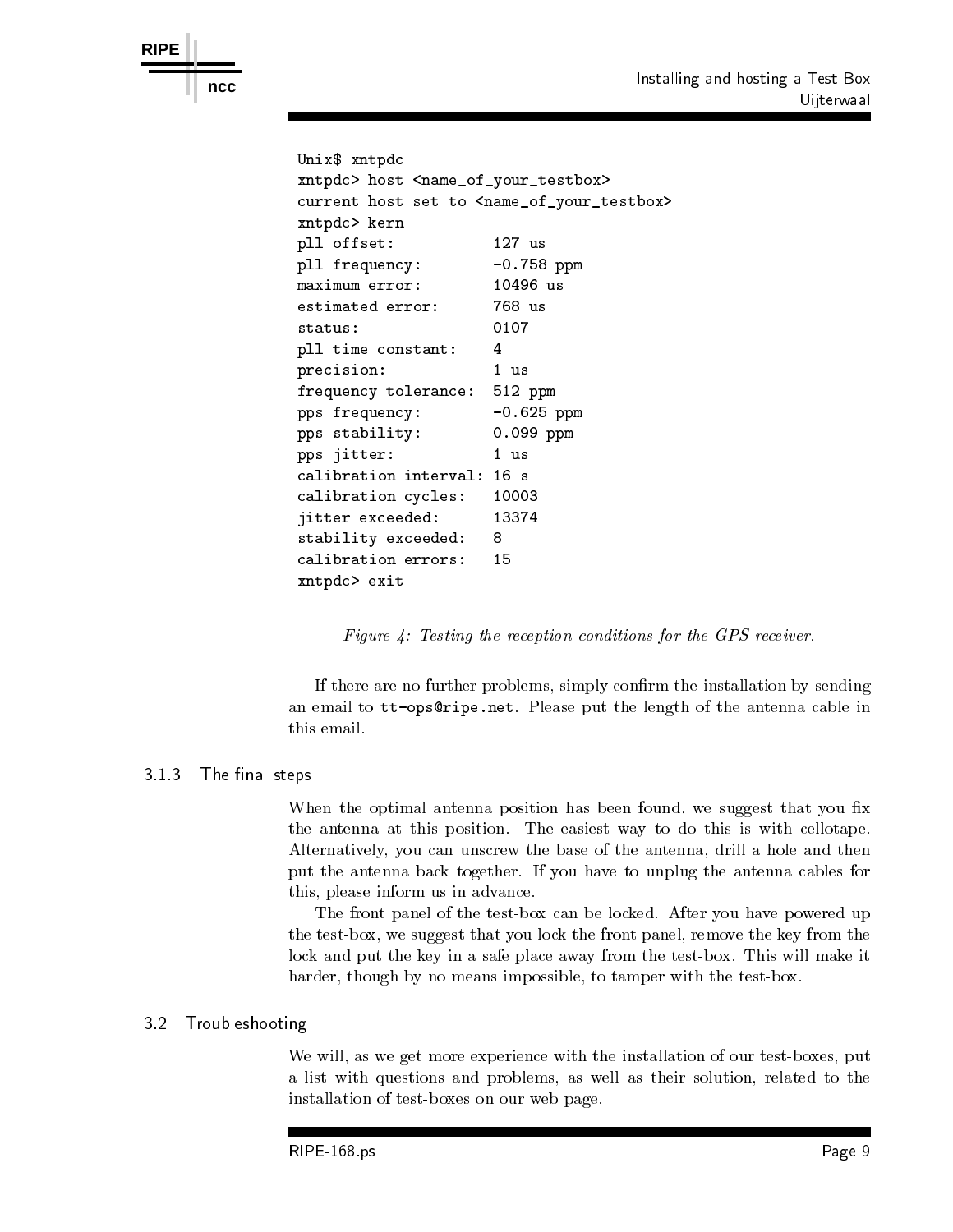### Day to day management 4

4.1 **Security** 

> There are several security related issues involved in day to day management These are discussed elsewhere [2]. We assume that the local contact has read and will follow the spirit of the spirit of the spirit of the spirit of the spirit of the spirit of the spirit

# 4.2

First of all, do not reboot the test-box unless you are asked to do so by the RIPE-NCC. The test-box can be rebooted by pressing the reset button. The reboot process will take a couple of minutes and can optionally be monitored by attaching a console monitor. The test-box is running again when the login prompt appears or when the box can be pinged from another machine

#### 4.3 Moving test boxes power outages

If a test-box has to have its IP or gateway numbers changed, please provide us with the new numbers and the day that they become effective as soon as possible but at least a week in advance. We will then reconfigure the test-box remotely, shut it down and let you know when it can be moved. After the test-box has been moved, follow the procedures for first installation.

If a power outage is planned at your site please notify us a couple of days in advance. We will then do an orderly shutdown of the test-box shortly before the power outage. After the power is switched back on, the test-box can be booted as usual

# Disk problems

Our test-boxes are equipped with two swappable hard-disks. The data from the top (master) master at regular in the slaves (master) master at regular intervalse. If the disks are swapped

In case of a disk related problem, we will ask the local contact to swap the disks. First switch off the machine. Use the second key to unlock the disks and carefully pull them out of their slots using the black handle Insert the disks in the other slots and lock them again. Then switch on the machine again.

We will first try to reformat the second disk and start using it as a slave. If this does not work, we will ask the local contact to switch off the machine, unplug the second disk and send the entire unit back to the RIPENCC

### 45 Operating system upgrades

If we decide to upgrade the operating system, we will download and install the new kernel on the second hard-disk. After that, we will ask the local contact for a suitable time to swap the disks At this time the local contact has to switch off the machine, swap the disks as described in section  $4.4$ , reboot the machine and optionally monitor the boot process. As soon as the machine is up again,